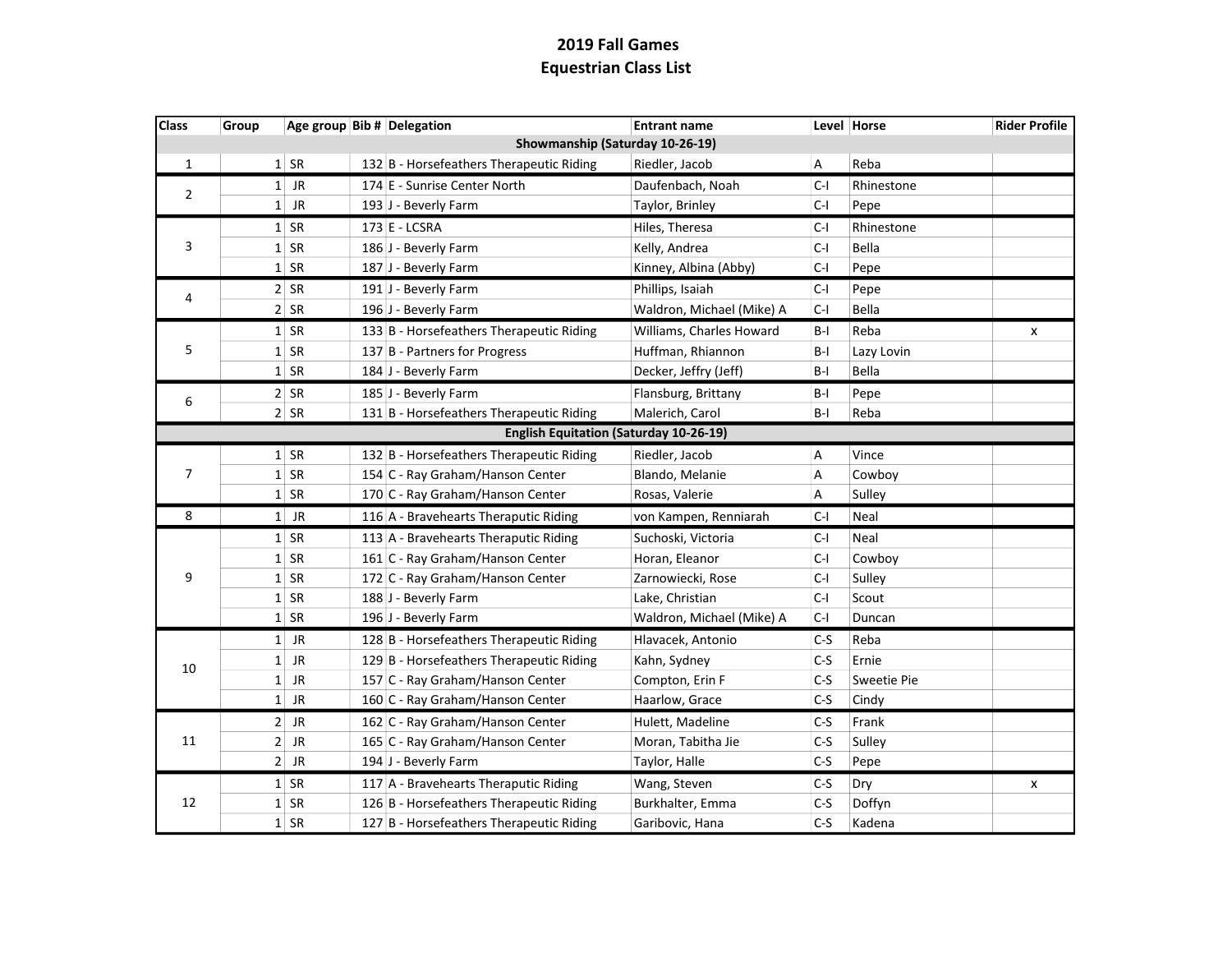| Class | Group        |           | Age group Bib # Delegation                       | <b>Entrant name</b>      |       | Level Horse              | <b>Rider Profile</b> |
|-------|--------------|-----------|--------------------------------------------------|--------------------------|-------|--------------------------|----------------------|
| 13    |              | $2$ SR    | 130 B - Horsefeathers Therapeutic Riding         | Kwiatkowski, Nicholas    | $C-S$ | Doffyn                   |                      |
|       |              | $2$ SR    | 139 B - Purple Wonder Ponies                     | Dal Compo, Carly         | $C-S$ | <b>Chocolate Eclaire</b> |                      |
|       |              | $2$ SR    | 143 B - Purple Wonder Ponies                     | Miller, Rebecca          | $C-S$ | Skating On Thin Ice      |                      |
|       |              | $2$ SR    | 182 J - Beverly Farm                             | Cameron, Jada            | $C-S$ | Blaze                    |                      |
|       |              | $1$ JR    | 112 A - Bravehearts Theraputic Riding            | Slater, Gianna           | B-I   | Boone                    |                      |
| 14    | 1            | <b>JR</b> | 136 B - Partners for Progress                    | Glave, Lauren            | $B-I$ | Huntin Somethin Hot      |                      |
|       | $\mathbf{1}$ | <b>JR</b> | 141 B - Purple Wonder Ponies                     | Kaplan, Marni            | $B-I$ | Awsome Journey           |                      |
|       | $1\vert$     | <b>JR</b> | 142 B - Purple Wonder Ponies                     | Loewenstern, Leah        | B-I   | Chocolate Eclaire        | x                    |
|       |              | $1$ SR    | 131 B - Horsefeathers Therapeutic Riding         | Malerich, Carol          | $B-I$ | Kadena                   |                      |
| 15    |              | $1$ SR    | 137 B - Partners for Progress                    | Huffman, Rhiannon        | $B-I$ | Lazy Lovin               |                      |
|       |              | $1$ SR    | 144 B - Purple Wonder Ponies                     | Poirier, Jordan          | $B-I$ | Awsome Journey           |                      |
|       |              | $2$ SR    | 133 B - Horsefeathers Therapeutic Riding         | Williams, Charles Howard | B-I   | Kadena                   | x                    |
| 16    |              | $2$ SR    | 155 C - Ray Graham/Hanson Center                 | Capraro, Lea             | B-I   | Sulley                   |                      |
|       |              | $2$ SR    | 179 E - Sunrise Center North                     | Rabick, Mikayla          | $B-I$ | Boomer                   |                      |
| 17    |              | $1$ JR    | 167 C - Ray Graham/Hanson Center                 | Pacholski, Milana        | B-S   | Cowboy                   |                      |
| 18    |              | $1$ SR    | 140 B - Purple Wonder Ponies                     | Jiongco, Eion            | B-S   | Skating On Thin Ice      | x                    |
|       |              |           | Dressage (Saturday 10-26-19)                     |                          |       |                          |                      |
| 19    |              | $1$ JR    | 142 B - Purple Wonder Ponies                     | Loewenstern, Leah        | $B-I$ | <b>Chocolate Eclaire</b> |                      |
|       |              | $1$ SR    | 101 A - Bravehearts Theraputic Riding            | Bell, Kevin              | $B-I$ | Neal                     |                      |
| 20    |              | $1$ SR    | 120 B - Hooves to Heal                           | Dolan, Shaun             | $B-I$ | Ellal                    |                      |
|       |              | $1$ SR    | 144 B - Purple Wonder Ponies                     | Poirier, Jordan          | B-I   | Awsome Journey           |                      |
|       |              | $1$ SR    | 179 E - Sunrise Center North                     | Rabick, Mikayla          | B-I   | Boomer                   |                      |
|       |              |           | <b>Stock Seat Equitation (Saturday 10-26-19)</b> |                          |       |                          |                      |
| 21    |              | $1$ JR    | 102 A - Bravehearts Theraputic Riding            | Boyer, Audrey            | А     | Hank                     |                      |
| 22    |              | $1$ SR    | 158 C - Ray Graham/Hanson Center                 | Durfor, Jonathan         | А     | Cindy                    | x                    |
| 23    |              | $1$ JR    | 110 A - Bravehearts Theraputic Riding            | Morse, Madison           | $C-I$ | Roanie                   | x                    |
|       | $1\vert$     | <b>JR</b> | 193 J - Beverly Farm                             | Taylor, Brinley          | $C-I$ | Pepe                     |                      |
|       |              | $1$ SR    | 150 C - Holistic Riding Program                  | Kendryna, Maggie Rose    | C-I   | Holly                    |                      |
|       |              | $1$ SR    | 159 C - Ray Graham/Hanson Center                 | Forzley, Michele         | $C-I$ | Sweetie Pie              |                      |
| 24    |              | $1$ SR    | 186 J - Beverly Farm                             | Kelly, Andrea            | $C-I$ | Duncan                   |                      |
|       |              | $1$ SR    | 188 J - Beverly Farm                             | Lake, Christian          | $C-I$ | Scout                    |                      |
|       |              | $2$ SR    | 166 C - Ray Graham/Hanson Center                 | Niemiec, David           | $C-I$ | Frank                    |                      |
| 25    |              | $2$ SR    | 169 C - Ray Graham/Hanson Center                 | Raineri, David           | $C-I$ | Andy                     |                      |
|       |              | $2$ SR    | 176 E - Sunrise Center North                     | Kirsch, Rikki            | $C-I$ | Rhinestone               |                      |
|       |              | $2$ SR    | 190 J - Beverly Farm                             | Patrick, Jessica         | $C-I$ | Scout                    |                      |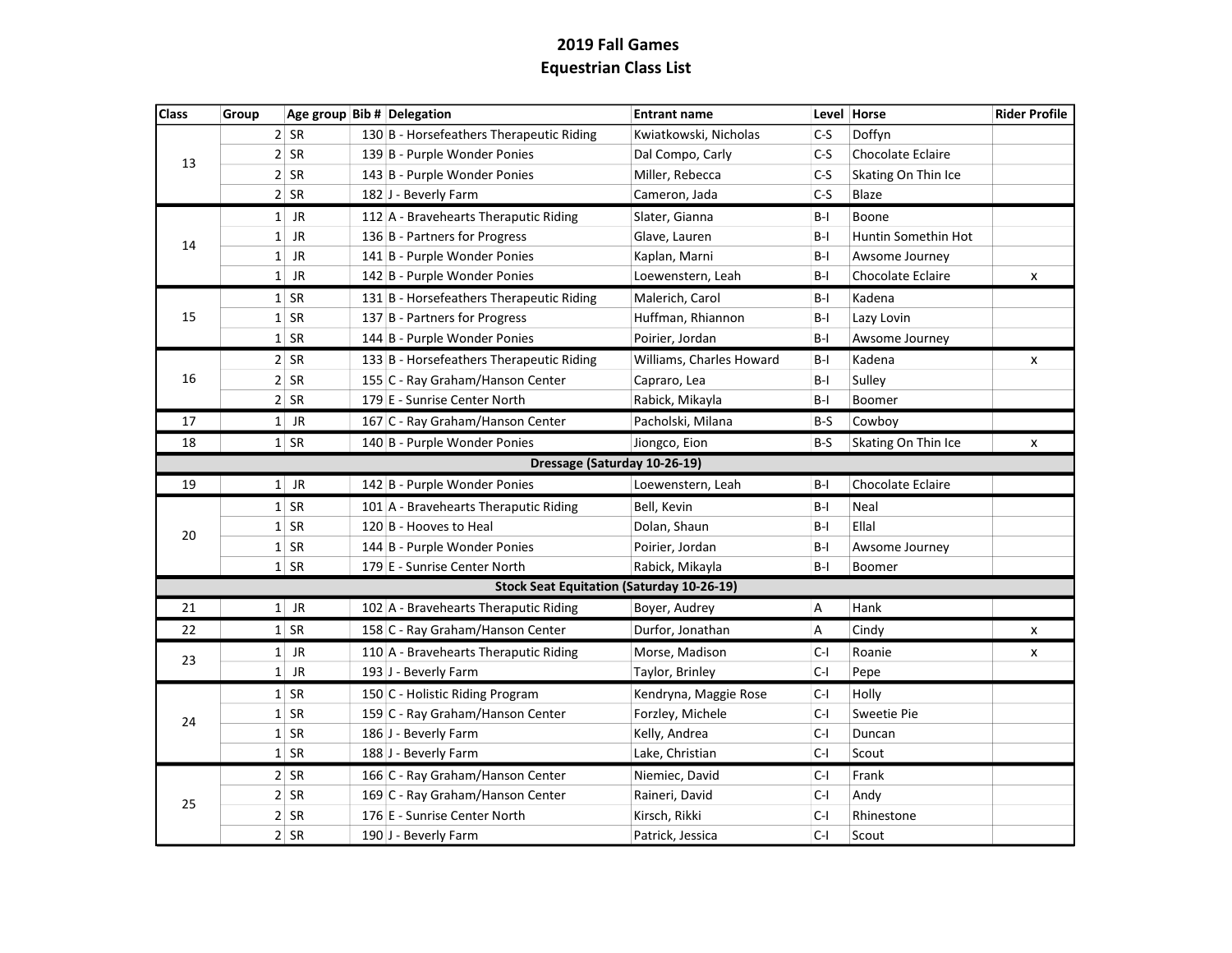| <b>Class</b> | Group          |           | Age group Bib # Delegation            | <b>Entrant name</b>      |       | Level Horse  | <b>Rider Profile</b> |
|--------------|----------------|-----------|---------------------------------------|--------------------------|-------|--------------|----------------------|
| 26           |                | $1$ JR    | 106 A - Bravehearts Theraputic Riding | Jordan, Audrey           | $C-S$ | Winston      |                      |
|              |                | $1$ JR    | 114 A - Bravehearts Theraputic Riding | Taylor, Selah            | $C-S$ | Neal         |                      |
|              |                | $1$ JR    | 138 B - Partners for Progress         | Teplan, William          | $C-S$ | Lazy Lovin   | x                    |
|              |                | $1$ JR    | 149 C - Holistic Riding Program       | Hoffman, Fiona           | $C-S$ | Shiloh       |                      |
|              |                | $1$ JR    | 151 C - Holistic Riding Program       | Kulaga, Amelia           | $C-S$ | Teddy        | x                    |
|              |                | $2$ JR    | 152 C - Holistic Riding Program       | Rubio, Aidan             | $C-S$ | Holly        |                      |
|              | $\overline{2}$ | <b>JR</b> | 153 C - Holistic Riding Program       | Vitek, Nigel             | $C-S$ | Teddy        | x                    |
| 27           | 2 <sup>1</sup> | <b>JR</b> | 156 C - Ray Graham/Hanson Center      | Cavanagh, Rebecca        | $C-S$ | Andy         |                      |
|              | 2 <sup>1</sup> | <b>JR</b> | 163 C - Ray Graham/Hanson Center      | Knuchel, Grace           | C-S   | Ziggy        |                      |
|              |                | $2$ JR    | 181 E - Sunrise Center North          | West, Cameron            | C-S   | Heidi        |                      |
|              |                | $3$ JR    | 171 C - Ray Graham/Hanson Center      | Simonis, Kaitlyn         | C-S   | Andy         |                      |
| 28           | 3 <sup>1</sup> | JR        | 175 E - Sunrise Center North          | Jenkins, Seren           | $C-S$ | Rhinestone   |                      |
|              | $\overline{3}$ | <b>JR</b> | 178 E - Sunrise Center North          | Marfia, Austin           | $C-S$ | Heidi        |                      |
|              | 3 <sup>1</sup> | JR        | 194 J - Beverly Farm                  | Taylor, Halle            | $C-S$ | Pepe         |                      |
|              |                | $1$ SR    | 100 A - Bravehearts Theraputic Riding | Ackman, Alexander        | $C-S$ | Dry          | x                    |
|              |                | $1$ SR    | 103 A - Bravehearts Theraputic Riding | Downey, Edward L         | $C-S$ | Boone        | X                    |
| 29           |                | $1$ SR    | 123 B - Hooves to Heal                | Scott, Larry             | $C-S$ | Lugs         |                      |
|              |                | $1$ SR    | 135 B - Partners for Progress         | Ferkin, Kailyn           | $C-S$ | Lazy Lovin   |                      |
|              |                | $1$ SR    | 147 C - Holistic Riding Program       | Carlson, Madeline        | $C-S$ | Missy        |                      |
|              |                | $1$ SR    | 118 A - Bravehearts Theraputic Riding | Watter, Niklaus          | $C-S$ | Roanie       |                      |
|              |                | $2$ SR    | 111 A - Bravehearts Theraputic Riding | Poe, DeAnna              | $C-S$ | Neal         |                      |
|              |                | $2$ SR    | 115 A - Bravehearts Theraputic Riding | Urso, Thomas             | $C-S$ | Boone        |                      |
| 30           |                | $2$ SR    | 107 A - Bravehearts Theraputic Riding | Lane, Eric               | $C-S$ | Roanie       |                      |
|              |                | $2$ SR    | 180 E - Sunrise Center North          | Teele, Julianne          | $C-S$ | Rhinestone   |                      |
|              |                | $2$ SR    | 182 J - Beverly Farm                  | Cameron, Jada            | $C-S$ | Bella        |                      |
|              |                | $2$ SR    | 183 J - Beverly Farm                  | Davis, Christian         | $C-S$ | Blaze        |                      |
|              |                | $3$ SR    | 119 A - Bravehearts Theraputic Riding | Wnuk, Kristina           | $C-S$ | Roanie       |                      |
|              |                | 3 SR      | 148 C - Holistic Riding Program       | Dalis, Mustafa           | $C-S$ | <b>Missy</b> |                      |
|              |                | $3$ SR    | 164 C - Ray Graham/Hanson Center      | Mathias, Abby            | $C-S$ | Ziggy        | x                    |
| 31           |                | $3$ SR    | 168 C - Ray Graham/Hanson Center      | Peloza, Samantha         | $C-S$ | Sweetie Pie  | x                    |
|              |                | 3 SR      | 177 E - Sunrise Center North          | Kolon, Melissa           | $C-S$ | Heidi        |                      |
|              |                | 3 SR      | 192 J - Beverly Farm                  | Schmidt, Elizabeth (Liz) | $C-S$ | Blaze        |                      |
| 32           |                | $1$ JR    | 105 A - Bravehearts Theraputic Riding | Foster, Edwin            | $B-I$ | Winston      |                      |
| 33           |                | $2$ JR    | 108 A - Bravehearts Theraputic Riding | McKay, Evan              | $B-I$ | Winston      |                      |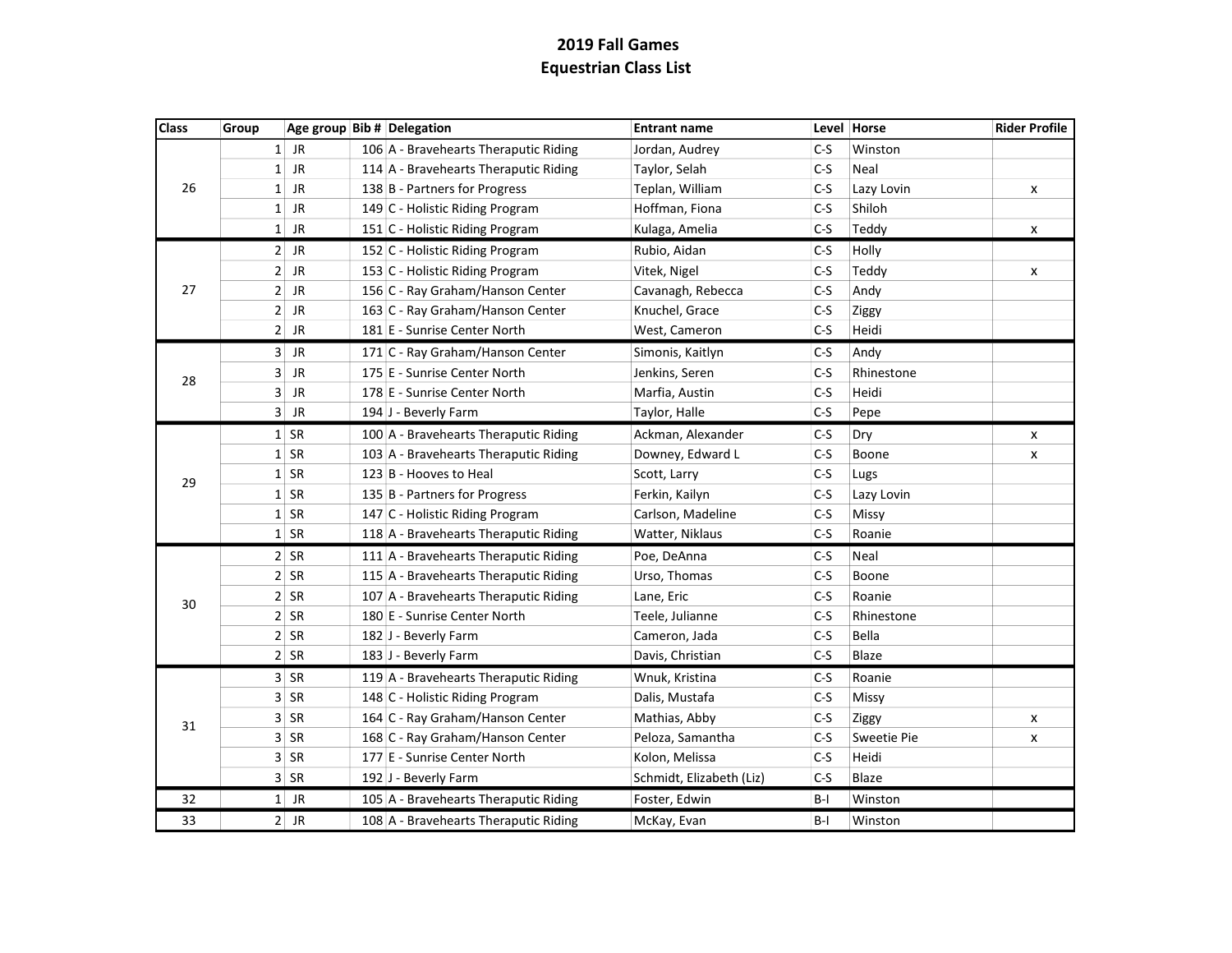| <b>Class</b> | Group        | Age group Bib # Delegation |                                         | <b>Entrant name</b>    |       | Level Horse         | <b>Rider Profile</b> |
|--------------|--------------|----------------------------|-----------------------------------------|------------------------|-------|---------------------|----------------------|
| 34           | $1\vert$     | SR                         | 104 A - Bravehearts Theraputic Riding   | Ehrlich, Aaron         | B-I   | Winston             |                      |
|              | $1\vert$     | <b>SR</b>                  | 109 A - Bravehearts Theraputic Riding   | McVoy, Stephen F       | B-I   | Boone               |                      |
|              | $1\vert$     | SR                         | 184 J - Beverly Farm                    | Decker, Jeffry (Jeff)  | B-I   | Duncan              |                      |
|              | $1\vert$     | SR                         | 185 J - Beverly Farm                    | Flansburg, Brittany    | B-I   | Pepe                |                      |
|              |              | $2$ SR                     | 122 B - Hooves to Heal                  | Jenson, Karen R        | B-I   | Claire              |                      |
| 35           |              | $2$ SR                     | 146 C - Holistic Riding Program         | Blake, Shane           | B-I   | Amir/Oliver         |                      |
|              |              | $2$ SR                     | 189 J - Beverly Farm                    | McCabe, Charlene Lynne | B-I   | Bella               | X                    |
| 36           |              | $1$ JR                     | 134 B - Partners for Progress           | Elman, Matthew         | B-S   | Huntin Somethin Hot |                      |
|              | $1\vert$     | JR                         | 195 J - Beverly Farm                    | Taylor, Lindsey        | B-S   | Pepe                |                      |
| 37           |              | $1$ SR                     | 124 B - Hooves to Heal                  | Weber, Maximilian      | B-S   | Ella                |                      |
|              |              | $1$ SR                     | 125 B - Hooves to Heal                  | Ybarra, Avery          | $B-S$ | Lucas               |                      |
|              |              |                            | <b>Working Trails (Sunday 10-27-19)</b> |                        |       |                     |                      |
| 38           |              | $1$ JR                     | 102 A - Bravehearts Theraputic Riding   | Boyer, Audrey          | А     | Hank                |                      |
|              |              | $1$ SR                     | 154 C - Ray Graham/Hanson Center        | Blando, Melanie        | А     | Cowboy              |                      |
| 39           |              | $1$ SR                     | 158 C - Ray Graham/Hanson Center        | Durfor, Jonathan       | A     | Cindy               | X                    |
|              |              | $1$ SR                     | 170 C - Ray Graham/Hanson Center        | Rosas, Valerie         | Α     | Sulley              |                      |
|              | $1\vert$     | JR                         | 110 A - Bravehearts Theraputic Riding   | Morse, Madison         | C-I   | Roanie              | x                    |
| 40           | $1\vert$     | <b>JR</b>                  | 116 A - Bravehearts Theraputic Riding   | von Kampen, Renniarah  | $C-I$ | Neal                |                      |
|              | $1\vert$     | JR                         | 174 E - Sunrise Center North            | Daufenbach, Noah       | $C-I$ | Boomer              |                      |
|              |              | $1$ SR                     | 113 A - Bravehearts Theraputic Riding   | Suchoski, Victoria     | $C-I$ | Neal                |                      |
|              |              | $1$ SR                     | 150 C - Holistic Riding Program         | Kendryna, Maggie Rose  | C-I   | Holly               |                      |
| 41           |              | $1$ SR                     | 159 C - Ray Graham/Hanson Center        | Forzley, Michele       | $C-I$ | Sweetie Pie         |                      |
|              |              | $1$ SR                     | 161 C - Ray Graham/Hanson Center        | Horan, Eleanor         | $C-I$ | Cowboy              |                      |
|              |              | $1$ SR                     | 166 C - Ray Graham/Hanson Center        | Niemiec, David         | $C-I$ | Frank               |                      |
|              |              | $2$ SR                     | 169 C - Ray Graham/Hanson Center        | Raineri, David         | $C-I$ | Andy                |                      |
|              |              | $2$ SR                     | 172 C - Ray Graham/Hanson Center        | Zarnowiecki, Rose      | $C-I$ | Sulley              |                      |
| 42           |              | $2$ SR                     | 173 E - LCSRA                           | Hiles, Theresa         | $C-I$ | Boomer              |                      |
|              |              | $2$ SR                     | 176 E - Sunrise Center North            | Kirsch, Rikki          | C-I   | Rhinestone          |                      |
|              |              | $2$ SR                     | 190 J - Beverly Farm                    | Patrick, Jessica       | C-I   | Scout               |                      |
|              |              | $2$ SR                     | 191 J - Beverly Farm                    | Phillips, Isaiah       | $C-I$ | Duncan              |                      |
|              |              | $1$ JR                     | 106 A - Bravehearts Theraputic Riding   | Jordan, Audrey         | C-S   | Winston             |                      |
| 43           | $\mathbf{1}$ | <b>JR</b>                  | 114 A - Bravehearts Theraputic Riding   | Taylor, Selah          | $C-S$ | Neal                |                      |
|              | $1\vert$     | JR                         | 149 C - Holistic Riding Program         | Hoffman, Fiona         | $C-S$ | Shiloh              |                      |
|              | $1\vert$     | JR                         | 151 C - Holistic Riding Program         | Kulaga, Amelia         | $C-S$ | Teddy               | X                    |
|              | $\mathbf{1}$ | JR                         | 152 C - Holistic Riding Program         | Rubio, Aidan           | $C-S$ | Holly               |                      |
|              | $1\vert$     | JR                         | 181 E - Sunrise Center North            | West, Cameron          | $C-S$ | Heidi               |                      |